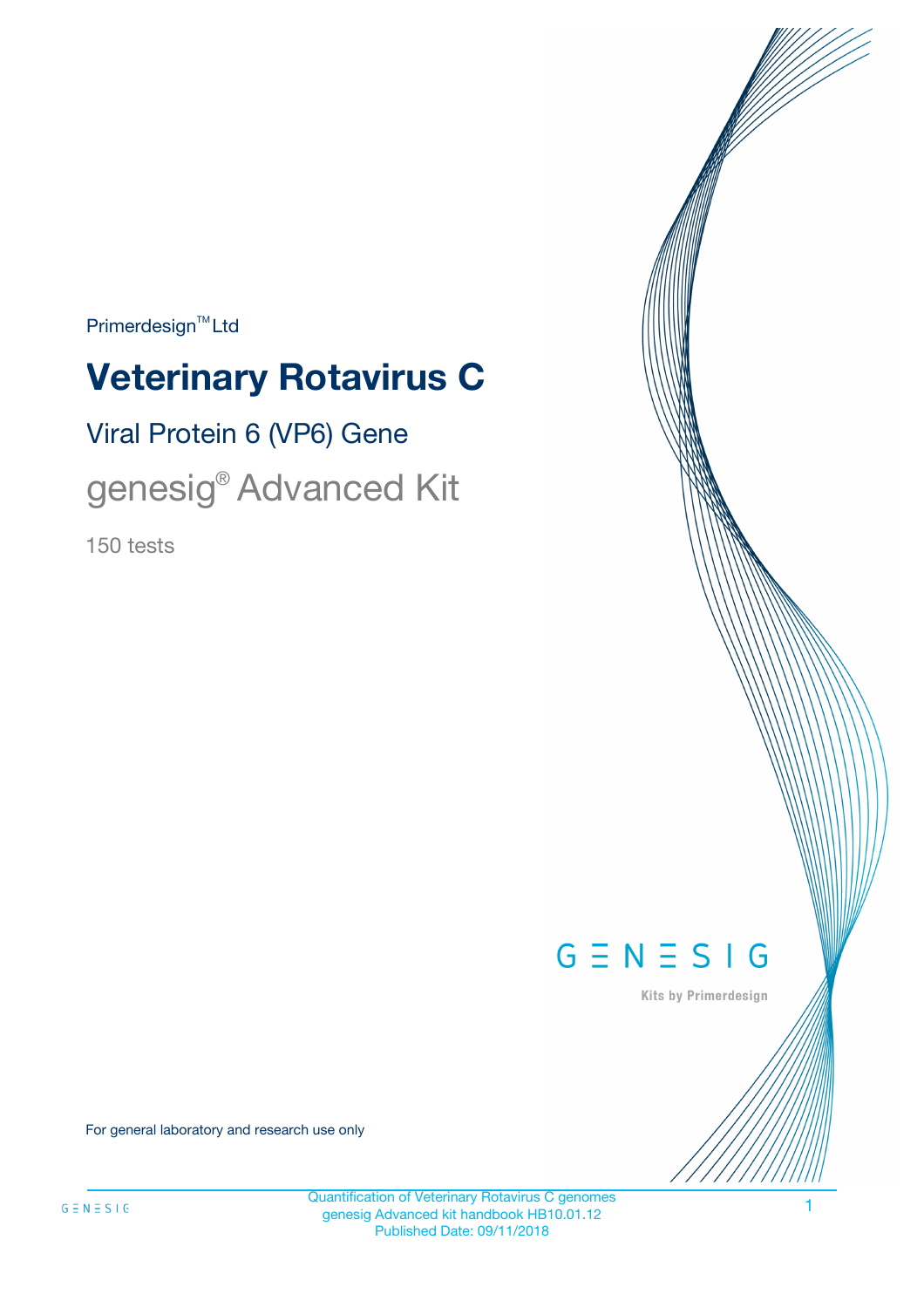### Introduction to Veterinary Rotavirus C

Rotavirus is a genus of double-stranded RNA based viruses of the Reoviridae family. Species within this genus have been named A to G, all cause severe diarrhoea. The linear RNA genome of this species contains 11 segments between 649 and 3538 nucleotides in length. The three layer capsid containing this genome has icosahedral symmetry and is around 80nm in diameter and has channels which extend inward to the core.

The main route of transmission is the faecal-oral route due to contamination of food and water. The virus targets the enterocytes of the intestinal villi, enters the host cell by receptormediated endocytosis and replicates in the cytoplasm. After replication and construction of the new viral progeny the cell is lysed resulting in viral release as well as release of intestinal fluid which results in diarrhoea containing viral particles.

After an incubation period of around 2 days, symptoms of Rotavirus infection present with vomiting, fever and diarrhoea that can last over a week. After infection antibodies to the virus can be found in an individual, subsequent infections can occur throughout life but are mainly asymptomatic. Infection is therefore most severe in young although newborns are thought to have acquired immunity from trans-placental transfer of antibodies. Treatment is usually directed at alleviation of symptoms and mainly involves rehydration.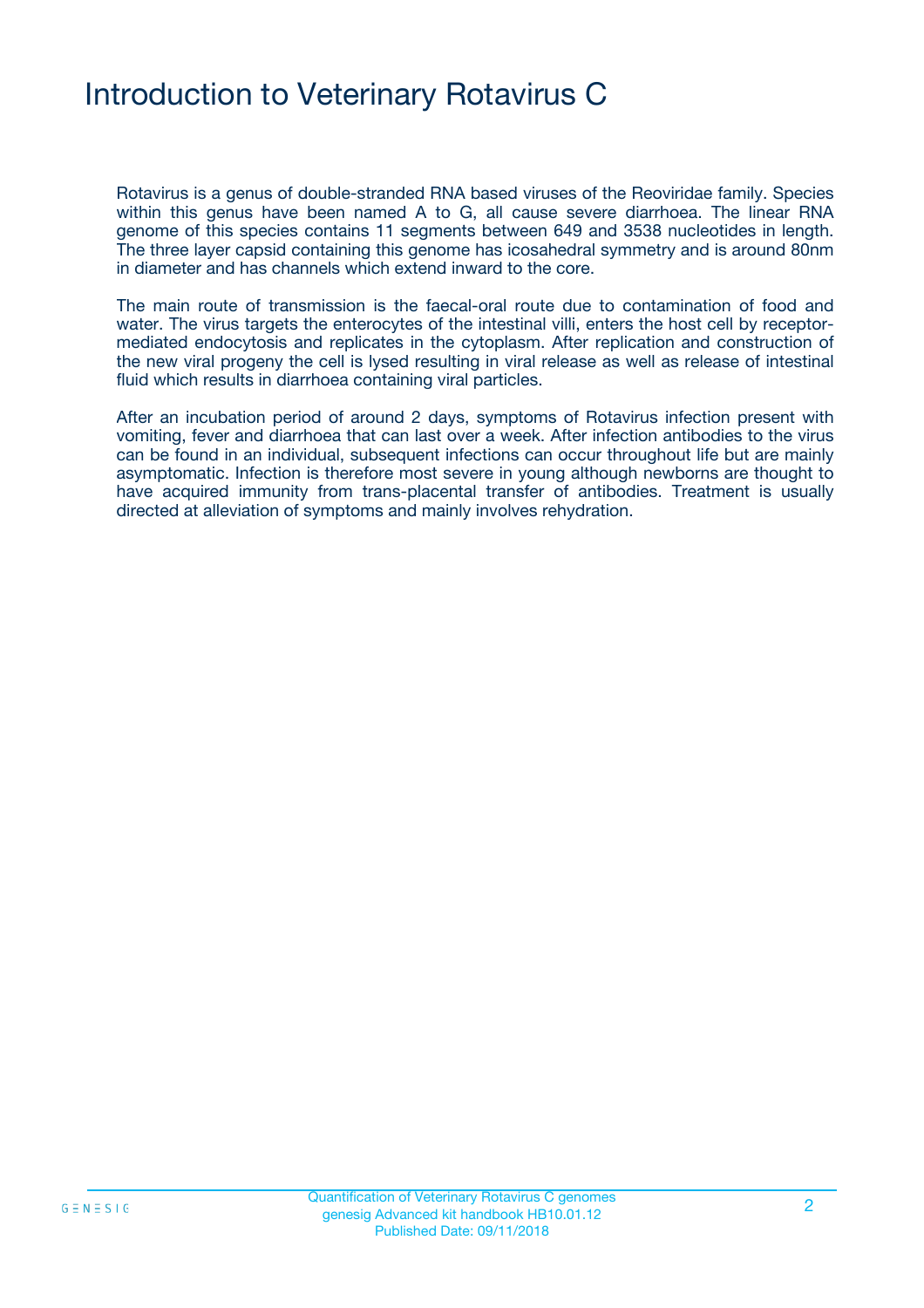## **Specificity**

The Primerdesign genesig Kit for Veterinary Rotavirus C (Vet RotavirusC) genomes is designed for the in vitro quantification of Vet RotavirusC genomes. The kit is designed to have a broad detection profile. Specifically, the primers represent 100% homology with over 95% of the NCBI database reference sequences available at the time of design.

The dynamics of genetic variation means that new sequence information may become available after the initial design. Primerdesign periodically reviews the detection profiles of our kits and when required releases new versions.

The kit for Veterinary Rotavirus C (Veterinary Rotavirus C) genomes is designed for the in vitro quantification of Rotavirus C genomes in a broad range of organisms of veterinary interest. The kit is designed to have the broadest detection profile possible whilst remaining specific to the Rotavirus C genomes of organisms of veterinary interest. The primers and probe sequences in this kit have 100% homology with over 95% of Rotavirus C sequences based on a comprehensive bioinformatics analysis.

If you require further information, or have a specific question about the detection profile of this kit then please send an e.mail to enquiry@primerdesign.co.uk and our bioinformatics team will answer your question.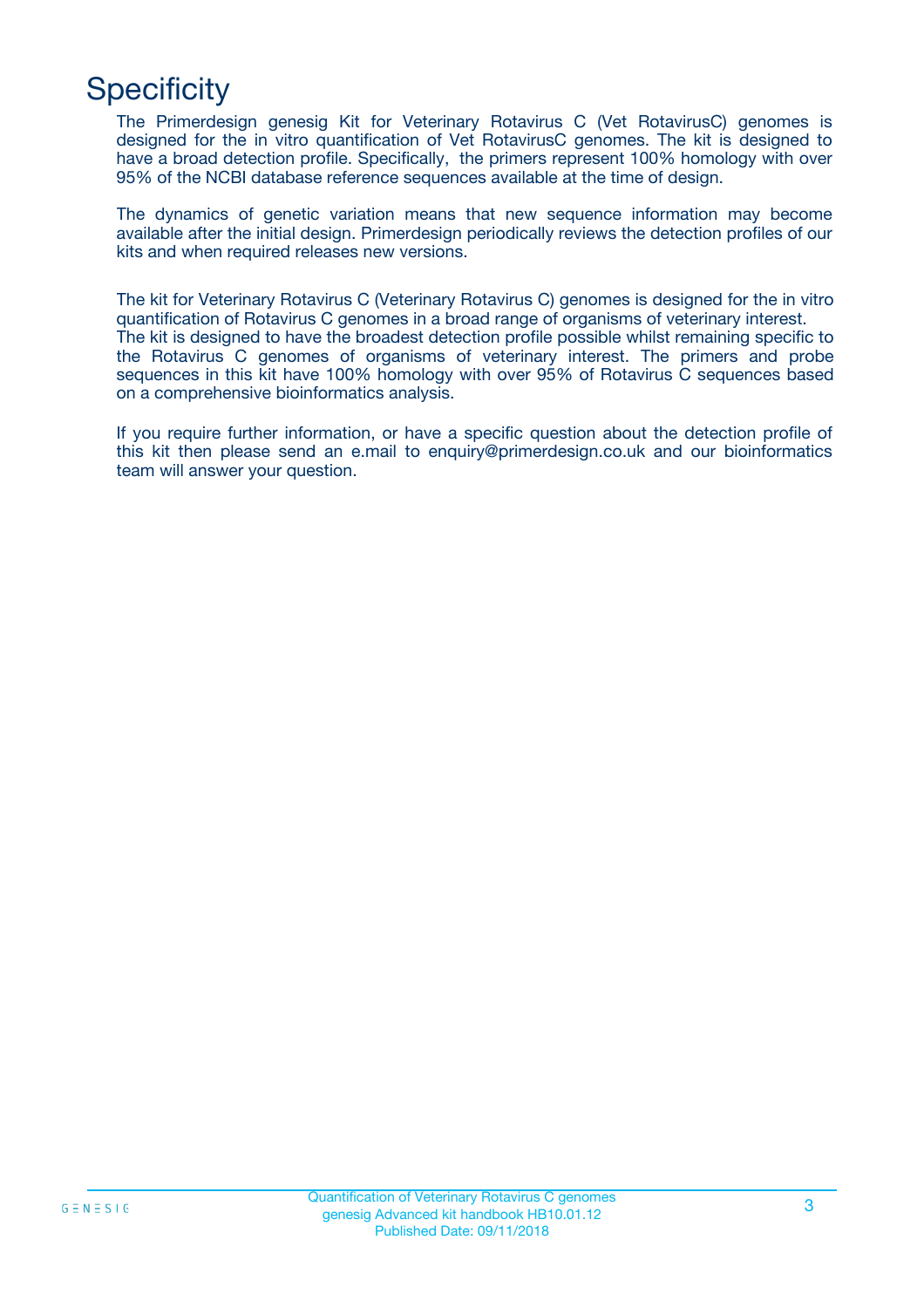### **Kit contents**

- **Vet RotavirusC specific primer/probe mix (150 reactions BROWN) FAM labelled**
- **Vet RotavirusC positive control template (for Standard curve RED)**
- **Internal extraction control primer/probe mix (150 reactions BROWN) VIC labelled as standard**
- **Internal extraction control RNA (150 reactions BLUE)**
- **Endogenous control primer/probe mix (150 reactions BROWN) FAM labelled**
- **RNase/DNase free water (WHITE) for resuspension of primer/probe mixes**
- **Template preparation buffer (YELLOW) for resuspension of internal control template, positive control template and standard curve preparation**

### **Reagents and equipment to be supplied by the user**

#### **Real-time PCR Instrument**

#### **Extraction kit**

This kit is recommended for use with genesig Easy DNA/RNA Extraction kit. However, it is designed to work well with all processes that yield high quality RNA and DNA with minimal PCR inhibitors.

#### **oasigTM lyophilised OneStep or Precision**®**PLUS OneStep 2X RT-qPCR Master Mix** Contains complete OneStep RT-qPCR master mix

**Pipettors and Tips**

**Vortex and centrifuge**

**Thin walled 1.5 ml PCR reaction tubes**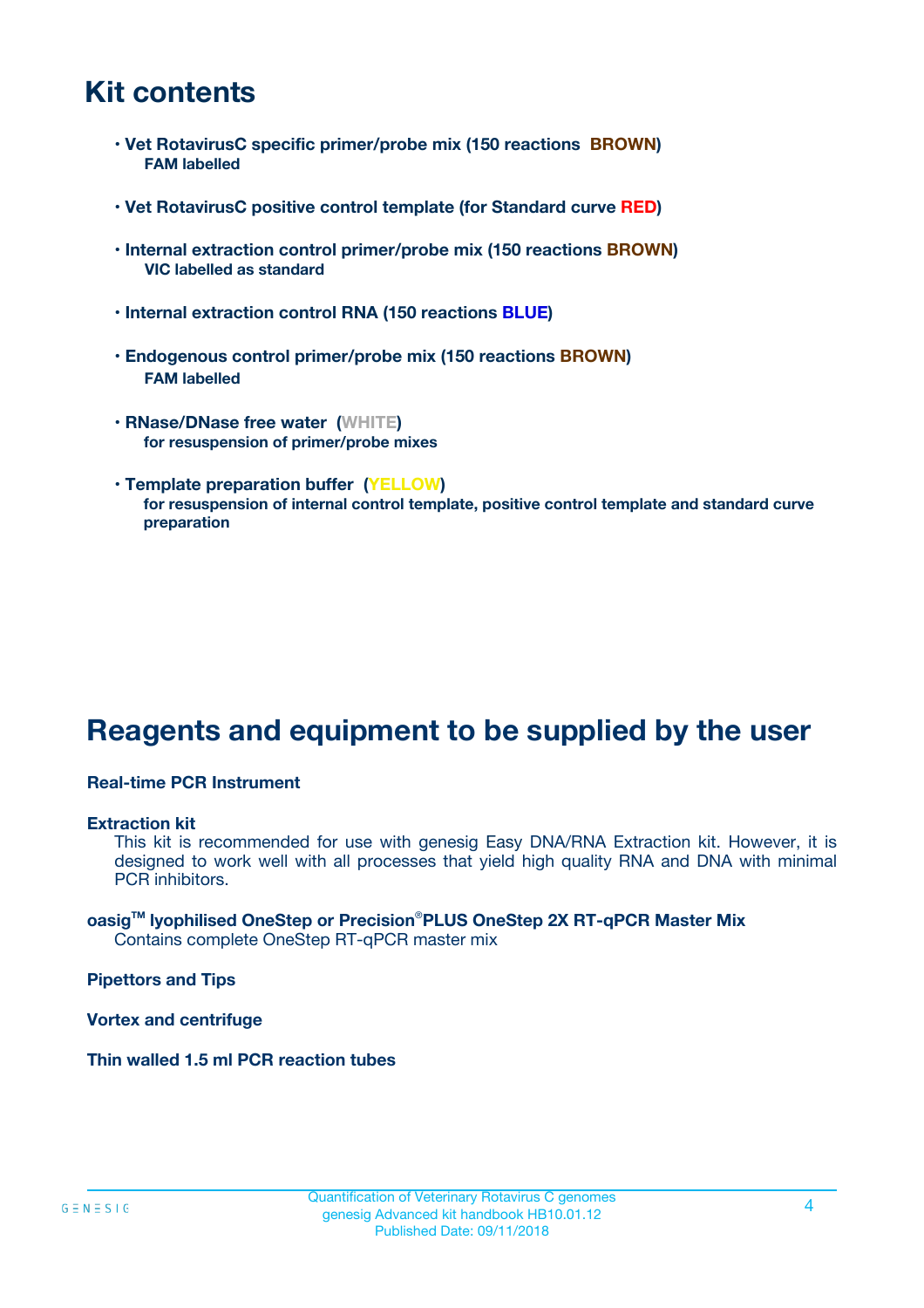### Kit storage and stability

This kit is stable at room temperature but should be stored at -20ºC on arrival. Once the lyophilised components have been resuspended they should not be exposed to temperatures above -20°C for longer than 30 minutes at a time and unnecessary repeated freeze/thawing should be avoided. The kit is stable for six months from the date of resuspension under these circumstances.

If a standard curve dilution series is prepared this can be stored frozen for an extended period. If you see any degradation in this serial dilution a fresh standard curve can be prepared from the positive control.

Primerdesign does not recommend using the kit after the expiry date stated on the pack.

### Suitable sample material

All kinds of sample material suited for PCR amplification can be used. Please ensure the samples are suitable in terms of purity, concentration, and RNA/DNA integrity (An internal PCR control is supplied to test for non specific PCR inhibitors). Always run at least one negative control with the samples. To prepare a negative-control, replace the template RNA sample with RNase/DNase free water.

### Dynamic range of test

Under optimal PCR conditions genesig Vet RotavirusC detection kits have very high priming efficiencies of >95% and can detect less than 100 copies of target template.

### Notices and disclaimers

This product is developed, designed and sold for research purposes only. It is not intended for human diagnostic or drug purposes or to be administered to humans unless clearly expressed for that purpose by the Food and Drug Administration in the USA or the appropriate regulatory authorities in the country of use. During the warranty period Primerdesign genesig detection kits allow precise and reproducible data recovery combined with excellent sensitivity. For data obtained by violation to the general GLP guidelines and the manufacturer's recommendations the right to claim under guarantee is expired. PCR is a proprietary technology covered by several US and foreign patents. These patents are owned by Roche Molecular Systems Inc. and have been sub-licensed by PE Corporation in certain fields. Depending on your specific application you may need a license from Roche or PE to practice PCR. Additional information on purchasing licenses to practice the PCR process may be obtained by contacting the Director of Licensing at Roche Molecular Systems, 1145 Atlantic Avenue, Alameda, CA 94501 or Applied Biosystems business group of the Applera Corporation, 850 Lincoln Centre Drive, Foster City, CA 94404. In addition, the 5' nuclease assay and other homogeneous amplification methods used in connection with the PCR process may be covered by U.S. Patents 5,210,015 and 5,487,972, owned by Roche Molecular Systems, Inc, and by U.S. Patent 5,538,848, owned by The Perkin-Elmer Corporation.

### Trademarks

Primerdesign™ is a trademark of Primerdesign Ltd.

genesig® is a registered trademark of Primerdesign Ltd.

The PCR process is covered by US Patents 4,683,195, and 4,683,202 and foreign equivalents owned by Hoffmann-La Roche AG. BI, ABI PRISM® GeneAmp® and MicroAmp® are registered trademarks of the Applera Genomics (Applied Biosystems Corporation). BIOMEK® is a registered trademark of Beckman Instruments, Inc.; iCycler™ is a registered trademark of Bio-Rad Laboratories, Rotor-Gene is a trademark of Corbett Research. LightCycler™ is a registered trademark of the Idaho Technology Inc. GeneAmp®, TaqMan® and AmpliTaqGold® are registered trademarks of Roche Molecular Systems, Inc., The purchase of the Primerdesign ™ reagents cannot be construed as an authorization or implicit license to practice PCR under any patents held by Hoffmann-LaRoche Inc.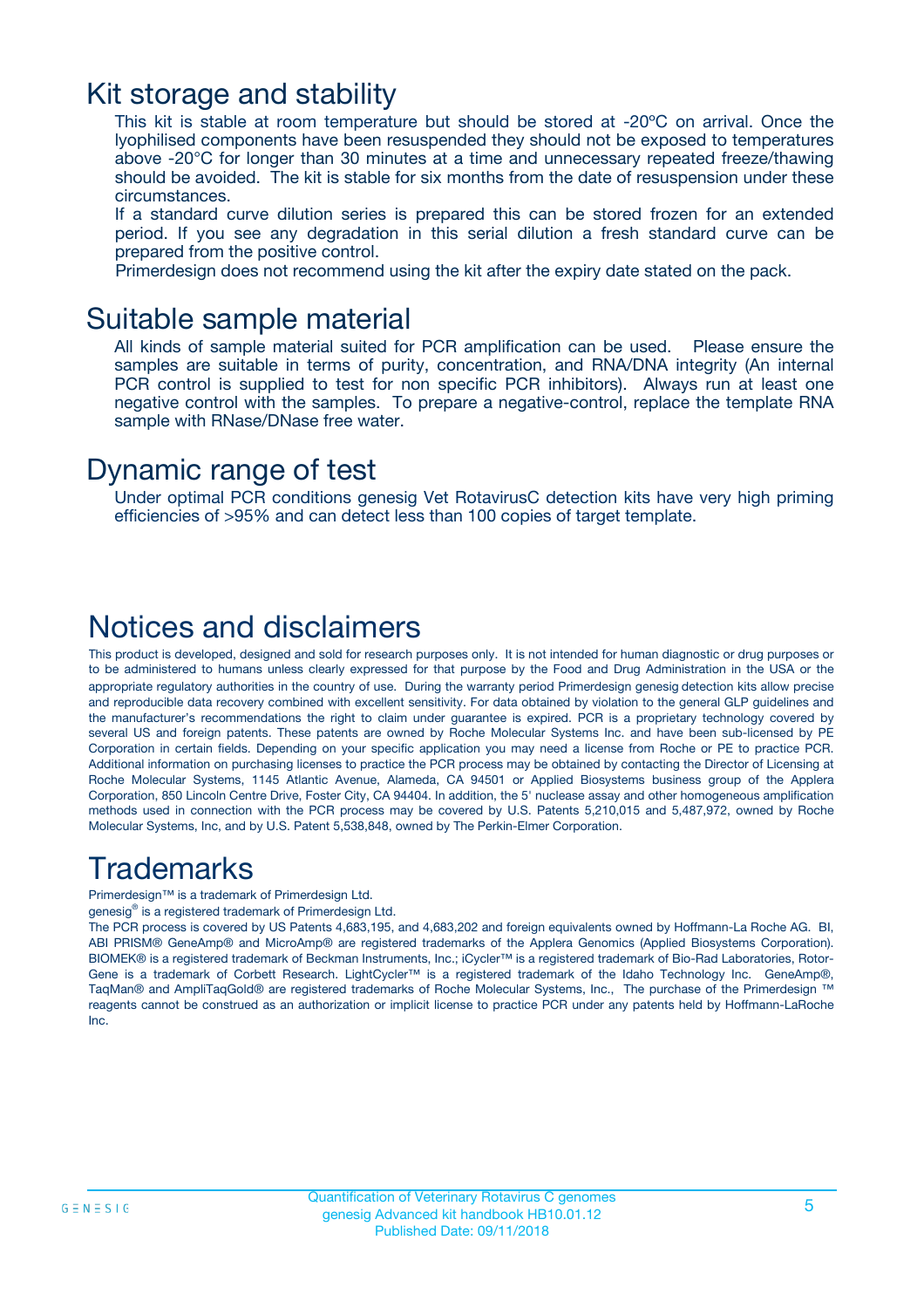### **Principles of the test**

#### **Real-time PCR**

A Vet RotavirusC specific primer and probe mix is provided and this can be detected through the FAM channel.

The primer and probe mix provided exploits the so-called TaqMan® principle. During PCR amplification, forward and reverse primers hybridize to the Vet RotavirusC cDNA. A fluorogenic probe is included in the same reaction mixture which consists of a DNA probe labeled with a 5`-dye and a 3`-quencher. During PCR amplification, the probe is cleaved and the reporter dye and quencher are separated. The resulting increase in fluorescence can be detected on a range of qPCR platforms.

#### **Positive control**

For copy number determination and as a positive control for the PCR set up, the kit contains a positive control template.

This can be used to generate a standard curve of Vet RotavirusC copy number / Cq value. Alternatively the positive control can be used at a single dilution where full quantitative analysis of the samples is not required. Each time the kit is used, at least one positive control reaction must be included in the run. A positive result indicates that the primers and probes for detecting the target Vet RotavirusC gene worked properly in that particular experimental scenario. If a negative result is obtained the test results are invalid and must be repeated. Care should be taken to ensure that the positive control does not contaminate any other kit component which would lead to false-positive results. This can be achieved by handling this component in a Post PCR environment. Care should also be taken to avoid crosscontamination of other samples when adding the positive control to the run. This can be avoided by sealing all other samples and negative controls before pipetting the positive control into the positive control well.

#### **Negative control**

To validate any positive findings a negative control reaction should be included every time the kit is used. For this reaction the RNase/DNase free water should be used instead of template. A negative result indicates that the reagents have not become contaminated while setting up the run.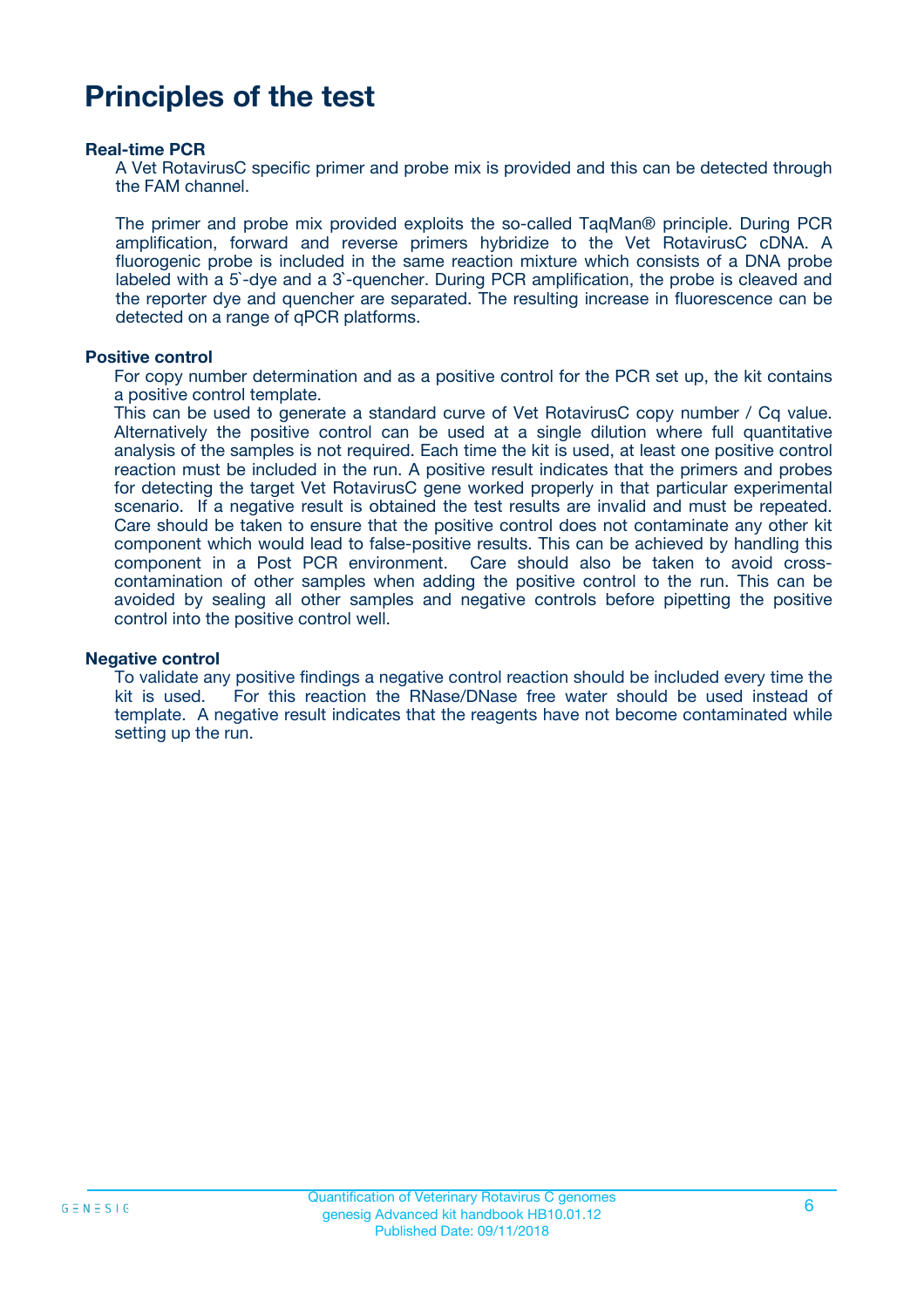#### **Internal RNA extraction control**

When performing RNA extraction, it is often advantageous to have an exogenous source of RNA template that is spiked into the lysis buffer. This control RNA is then co-purified with the sample RNA and can be detected as a positive control for the extraction process. Successful co-purification and qPCR for the control RNA also indicates that PCR inhibitors are not present at a high concentration.

A separate qPCR primer/probe mix are supplied with this kit to detect the exogenous RNA using qPCR. The PCR primers are present at PCR limiting concentrations which allows multiplexing with the target sequence primers. Amplification of the control cDNA does not interfere with detection of the Vet RotavirusC target cDNA even when present at low copy number. The Internal control is detected through the VIC channel and gives a Cq value of 28+/ -3 depending on the level of sample dilution.

#### **Endogenous control**

To confirm extraction of a valid biological template, a primer and probe mix is included to detect an endogenous gene. Detection of the endogenous control is through the FAM channel and it is NOT therefore possible to perform a multiplex with the Vet RotavirusC primers. A poor endogenous control signal may indicate that the sample did not contain sufficient biological material.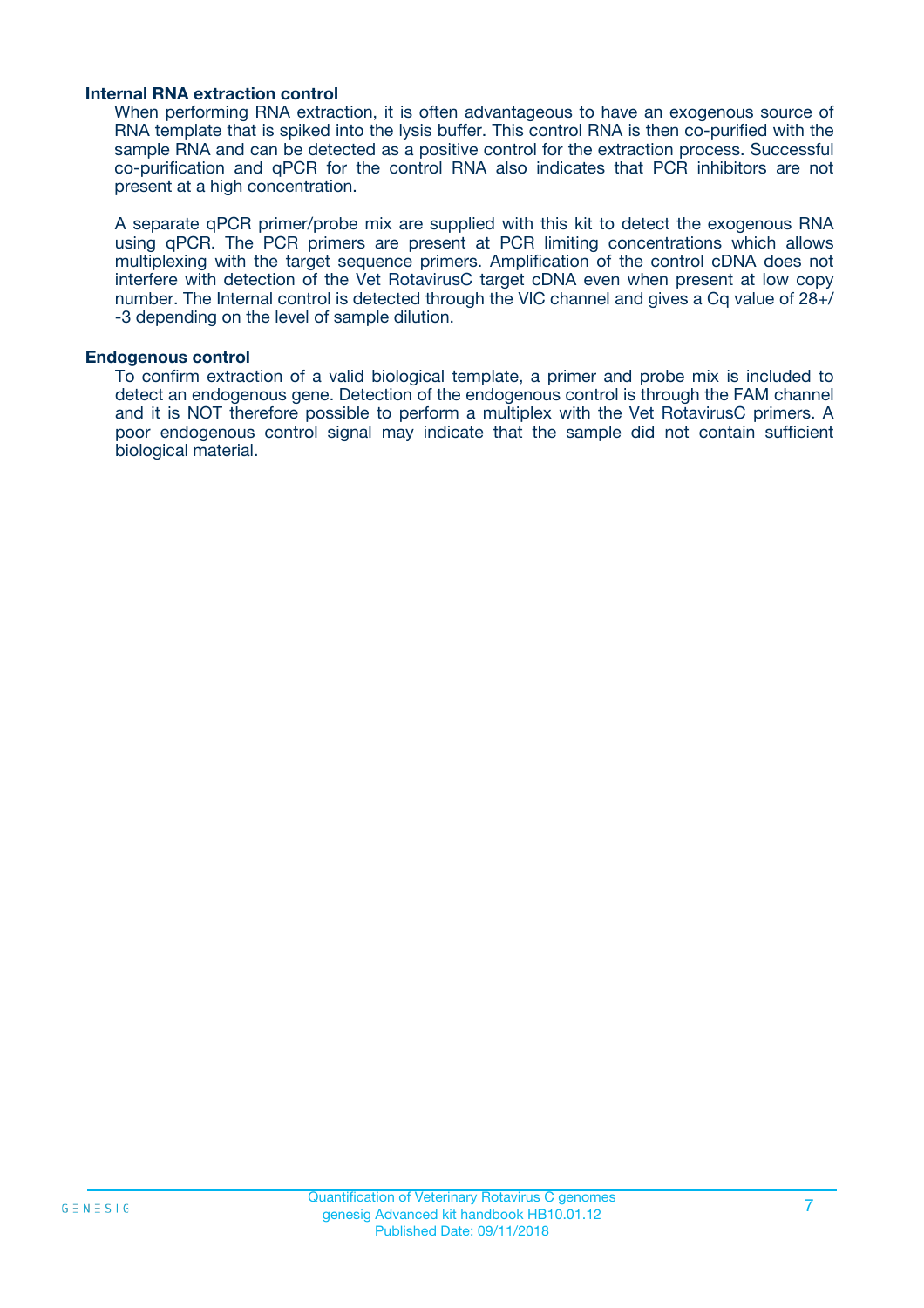### Resuspension protocol

To minimize the risk of contamination with foreign DNA, we recommend that all pipetting be performed in a PCR clean environment. Ideally this would be a designated PCR lab or PCR cabinet. Filter tips are recommended for all pipetting steps.

- **1. Pulse-spin each tube in a centrifuge before opening.** This will ensure lyophilised primer and probe mix is in the base of the tube and is not spilt upon opening the tube.
- **2. Resuspend the primer/probe mixes in the RNase/DNase free water supplied, according to the table below:**

To ensure complete resuspension, vortex each tube thoroughly.

| Component - resuspend in water                       |          |  |
|------------------------------------------------------|----------|--|
| <b>Pre-PCR pack</b>                                  |          |  |
| Vet RotavirusC primer/probe mix (BROWN)              | $165$ µ  |  |
| Internal extraction control primer/probe mix (BROWN) | $165$ µl |  |
| Endogenous control primer/probe mix (BROWN)          | 165 µl   |  |

**3. Resuspend the internal control template and positive control template in the template preparation buffer supplied, according to the table below:** To ensure complete resuspension, vortex each tube thoroughly.

| Component - resuspend in template preparation buffer |  |  |  |
|------------------------------------------------------|--|--|--|
| <b>Pre-PCR heat-sealed foil</b>                      |  |  |  |
| Internal extraction control RNA (BLUE)               |  |  |  |
| <b>Post-PCR heat-sealed foil</b>                     |  |  |  |
| Vet RotavirusC Positive Control Template (RED) *     |  |  |  |

\* This component contains high copy number template and is a VERY significant contamination risk. It must be opened and handled in a separate laboratory environment, away from the other components.

### RNA extraction

The internal extraction control RNA can be added either to the RNA lysis/extraction buffer or to the RNA sample once it has been resuspended in lysis buffer.

#### **DO NOT add the internal extraction control RNA directly to the unprocessed biological sample as this will lead to degradation and a loss in signal.**

- **1. Add 4µ**l **of the Internal extraction control RNA (BLUE) to each sample in RNA lysis/extraction buffer per sample.**
- **2. Complete RNA extraction according to the manufacturer's protocols.**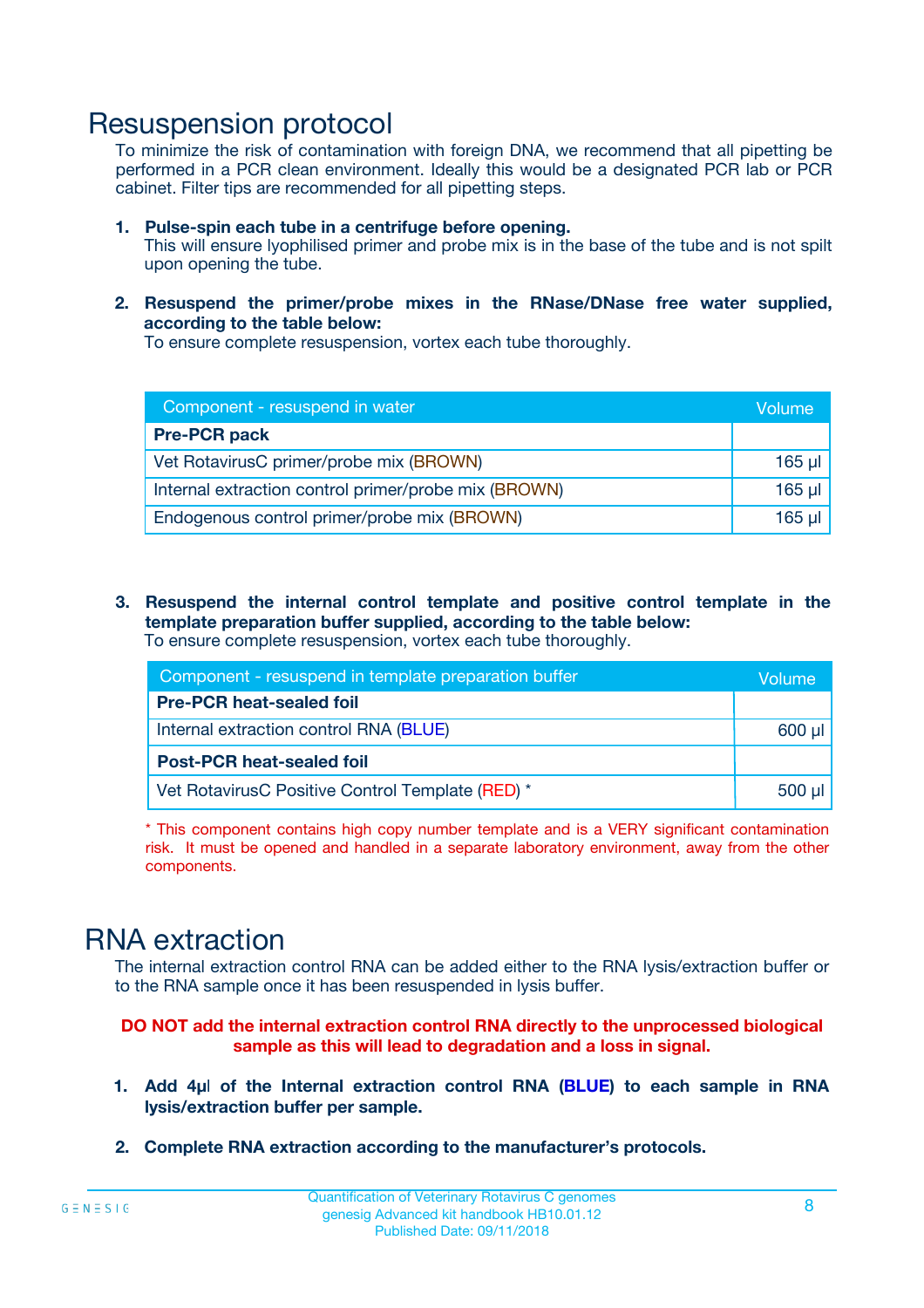# OneStep RT-qPCR detection protocol

#### **For optimum performance and sensitivity.**

All pipetting steps and experimental plate set up should be performed on ice. After the plate is poured proceed immediately to the OneStep amplification protocol. Prolonged incubation of reaction mixes at room temperature can lead to PCR artifacts that reduce the sensitivity of detection.

#### **1. For each RNA sample prepare a reaction mix according to the table below: Include sufficient reactions for positive and negative controls.**

| Component                                                    | Volumer  |
|--------------------------------------------------------------|----------|
| oasig OneStep or PrecisionPLUS OneStep 2X RT-qPCR Master Mix | $10 \mu$ |
| Vet RotavirusC primer/probe mix (BROWN)                      | 1 µl     |
| Internal extraction control primer/probe mix (BROWN)         | 1 µI     |
| <b>RNase/DNase free water (WHITE)</b>                        | $3 \mu$  |
| <b>Final Volume</b>                                          | 15 ul    |

**2. For each RNA sample prepare an endogenous control reaction according to the table below (optional):**

This control reaction will provide crucial information regarding the quality of the biological sample.

| Component                                                    | Volume          |
|--------------------------------------------------------------|-----------------|
| oasig OneStep or PrecisionPLUS OneStep 2X RT-qPCR Master Mix | 10 µl           |
| Endogenous control primer/probe mix (BROWN)                  | 1 µl            |
| <b>RNase/DNase free water (WHITE)</b>                        | $4 \mu$         |
| <b>Final Volume</b>                                          | $15$ µl $\vert$ |

- **3. Pipette 15µl of these mixes into each well according to your qPCR experimental plate set up.**
- **4. Pipette 5µl of RNA template into each well, according to your experimental plate set up.**

For negative control wells use 5µl of RNase/DNase free water. The final volume in each well is 20µl.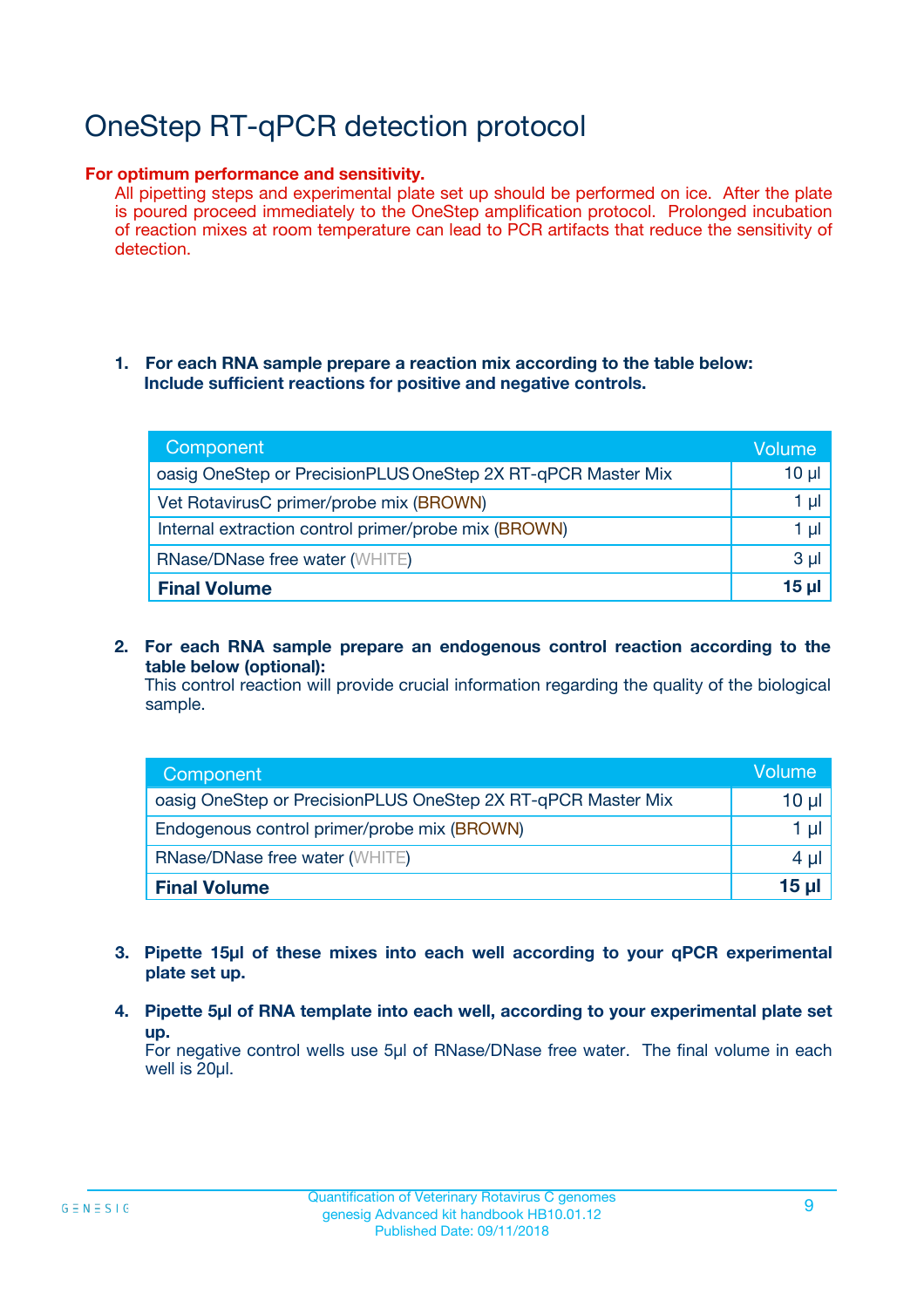**5. If a standard curve is included for quantitative analysis prepare a reaction mix according to the table below:**

| Component                                                    | Volume       |
|--------------------------------------------------------------|--------------|
| oasig OneStep or PrecisionPLUS OneStep 2X RT-qPCR Master Mix | $10 \mu$     |
| Vet RotavirusC primer/probe mix (BROWN)                      |              |
| <b>RNase/DNase free water (WHITE)</b>                        | 4 U          |
| <b>Final Volume</b>                                          | <u>15 µl</u> |

- **6. Preparation of standard curve dilution series.**
	- **1) Pipette 90µl of template preparation buffer into 5 tubes and label 2-6**
	- **2) Pipette 10µl of Positive Control Template (RED) into tube 2**
	- **3) Vortex thoroughly**
	- **4) Change pipette tip and pipette 10 µl from tube 2 into tube 3**
	- **5) Vortex thoroughly**

**Repeat steps 4 and 5 to complete the dilution series**

| <b>Standard Curve</b>         | <b>Copy Number</b>     |
|-------------------------------|------------------------|
| Tube 1 Positive control (RED) | $2 \times 10^5$ per µl |
| Tube 2                        | $2 \times 10^4$ per µl |
| Tube 3                        | $2 \times 10^3$ per µl |
| Tube 4                        | $2 \times 10^2$ per µl |
| Tube 5                        | 20 per µl              |
| Tube 6                        | 2 per µl               |

**7. Pipette 5µl of standard template into each well for the standard curve according to your plate set-up**

The final volume in each well is 20µl.

### OneStep RT-qPCR Amplification Protocol

Amplification conditions using oasig OneStep or PrecisionPLUS OneStep 2X RT-qPCR Master Mix.

|             | <b>Step</b>                  | <b>Time</b>      | <b>Temp</b> |
|-------------|------------------------------|------------------|-------------|
|             | <b>Reverse Transcription</b> | $10 \text{ min}$ | 55 °C       |
|             | Enzyme activation            | 2 min            | 95 °C       |
| Cycling x50 | Denaturation                 | 10 <sub>s</sub>  | 95 °C       |
|             | <b>DATA COLLECTION *</b>     | 60 s             | 60 °C       |

\* Fluorogenic data should be collected during this step through the FAM and VIC channels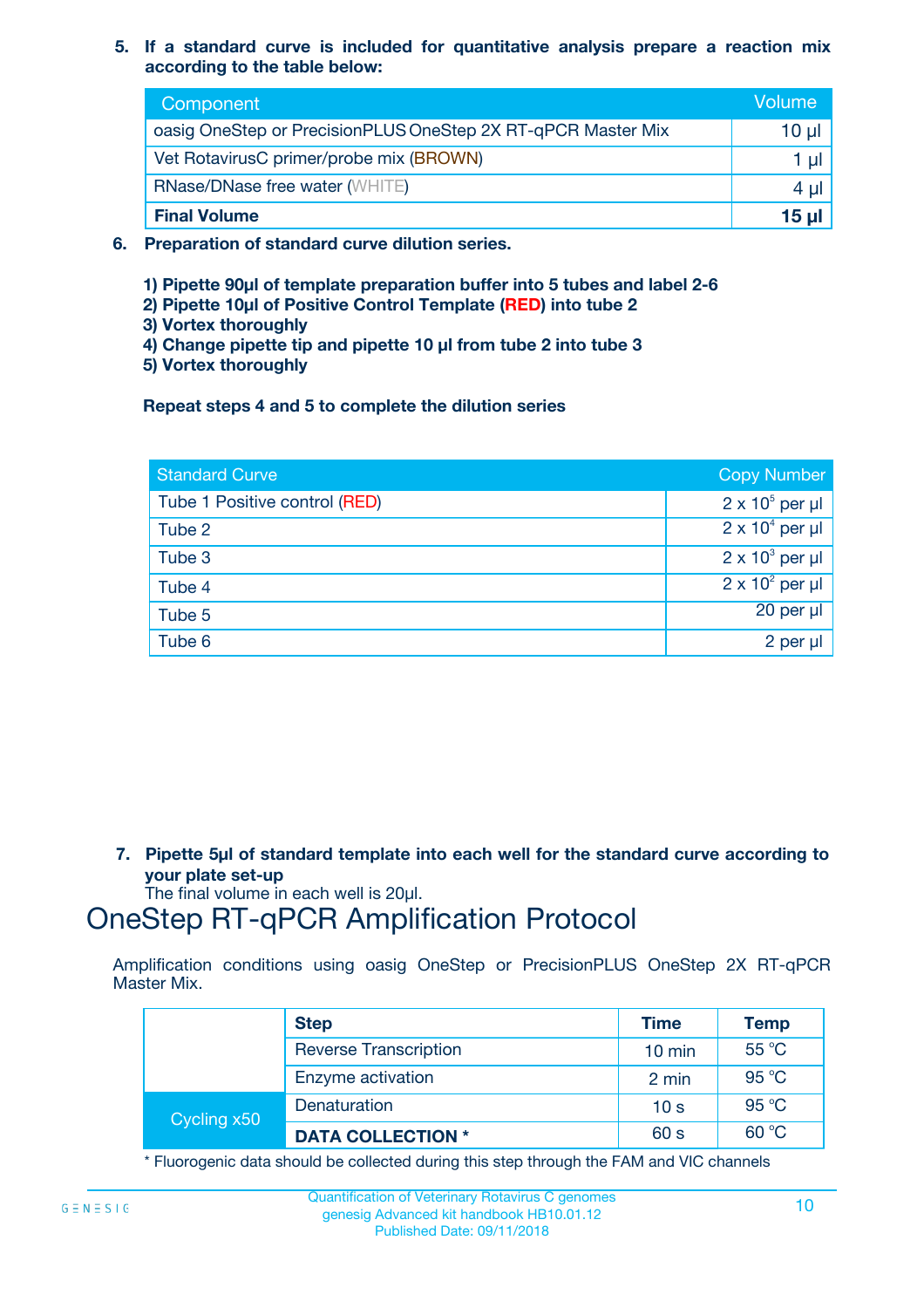### Interpretation of results

| <b>Target</b><br>(FAM) | Internal<br>control<br>(NIC) | <b>Positive</b><br>control | <b>Negative</b><br>control | Interpretation                                                                                                  |
|------------------------|------------------------------|----------------------------|----------------------------|-----------------------------------------------------------------------------------------------------------------|
| $\leq 30$              | $+ 1 -$                      | ÷                          |                            | <b>POSITIVE QUANTITATIVE RESULT</b><br>calculate copy number                                                    |
| > 30                   | ÷                            | ÷                          |                            | <b>POSITIVE QUANTITATIVE RESULT</b><br>calculate copy number                                                    |
| > 30                   |                              | ÷                          |                            | <b>POSITIVE QUALITATIVE RESULT</b><br>do not report copy number as this<br>may be due to poor sample extraction |
|                        | ÷                            | ÷                          |                            | <b>NEGATIVE RESULT</b>                                                                                          |
| $+ 1 -$                | $+ 1 -$                      | ÷                          | $\leq$ 35                  | <b>EXPERIMENT FAILED</b><br>due to test contamination                                                           |
|                        | $+$ / -                      |                            | > 35                       | $\star$                                                                                                         |
|                        |                              | ÷                          |                            | <b>SAMPLE PREPARATION FAILED</b>                                                                                |
|                        |                              |                            |                            | <b>EXPERIMENT FAILED</b>                                                                                        |

Positive control template (**RED**) is expected to amplify between Cq 16 and 23. Failure to satisfy this quality control criterion is a strong indication that the experiment has been compromised.

\*Where the test sample is positive and the negative control is positive with a  $Cq > 35$ , the sample must be reinterpreted based on the relative signal strength of the two results:



If the sample amplifies  $> 5$  Cq earlier than the negative control then the sample should be reinterpreted (via the table above) with the negative control verified as negative.



If the sample amplifies  $< 5$  Cq earlier than the negative control then the positive sample result is invalidated and the result should be determined inconclusive due to test contamination. The test for this sample should be repeated.